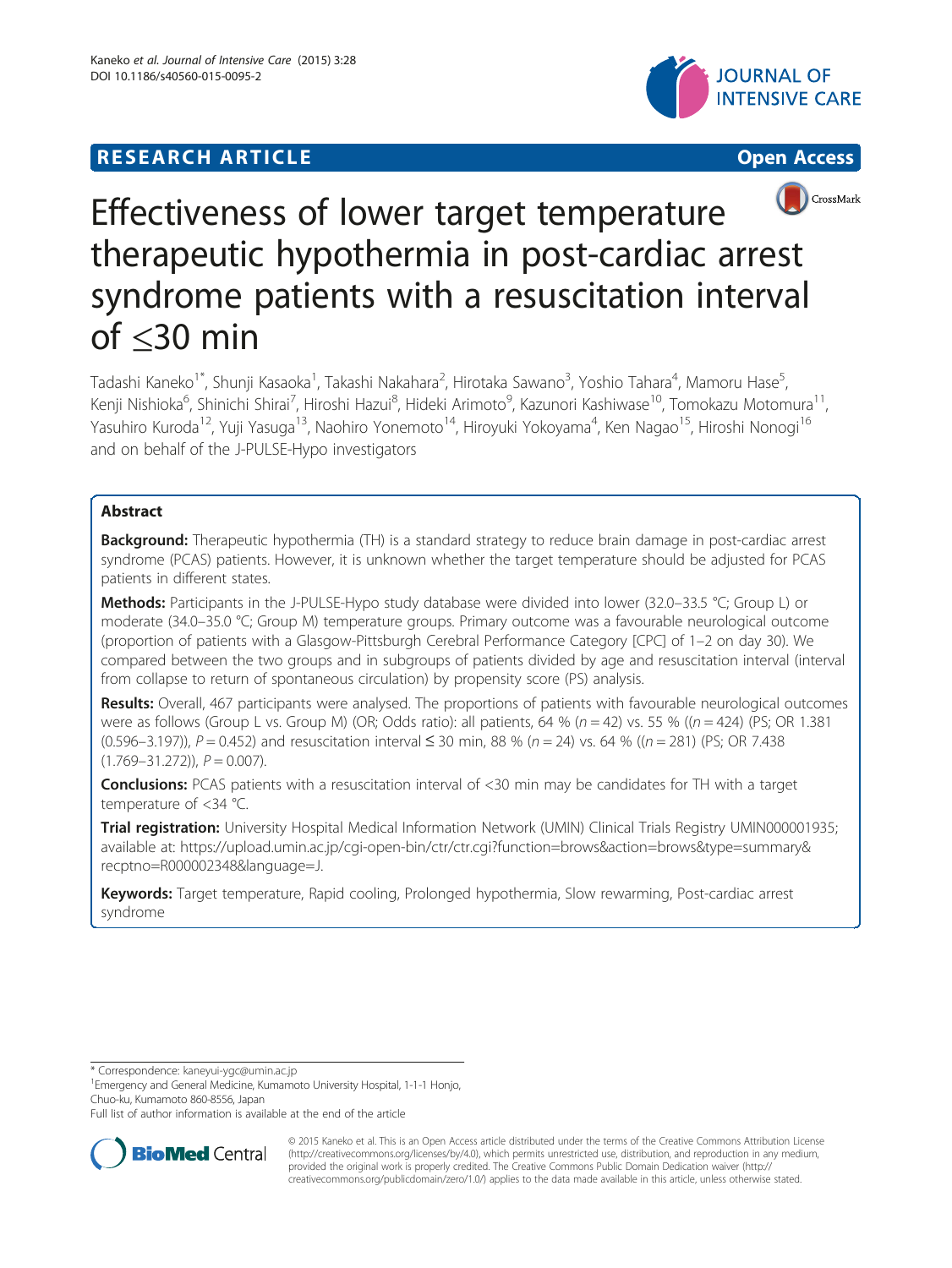# Background

The efficacy of therapeutic hypothermia (TH) in postcardiac arrest syndrome (PCAS) patients was demonstrated by two, randomised controlled studies [[1,](#page-5-0) [2](#page-6-0)]. Current guidelines for resuscitation now recommend TH of 32–34 °C for 12–24 h in PCAS patients. However, a recent randomised controlled trial, the target temperature management (TTM) study [[3\]](#page-6-0), did not show any benefit of TH (33 °C) for PCAS patients when comparing TH (33 °C) and controlled normothermia (36 °C). Therefore, there is still no clear evidence to show whether lower temperature treatment or antifever treatment should be considered for managing PCAS patients. Despite the limited clinical evidence, recent animal studies have shown beneficial effects of TH on neurological outcomes [\[4](#page-6-0)–[6](#page-6-0)]. This raises the question of what causes the differences in the neurological outcomes between clinical and animal studies. Therefore, we hypothesised that there are some subgroups of patients in clinical settings who may show the greatest efficacy of lower target temperature TH.

The J-PULSE-Hypo study registry is a Japanese prospective cohort observational study of TH in PCAS patients. A total of 14 medical centres participated in this registry, which was originally conducted between January 2005 and 2009, and was then extended to March 2013 [\[7](#page-6-0)]. In the present study, we performed analyses of the J-PULSE-Hypo registry database to address our objective, which was to identify subgroups of patients who might be suitable candidates for lower target temperature TH.

# Methods

# Study design

The present study used the J-PULSE-Hypo registry database, a prospective cohort database of PCAS patients who received TH at 14 Japanese hospitals. Patients were registered between January 2005 and December 2012. The study was conducted in accordance with the ethical guidelines for epidemiological studies and was approved by the ethics committee of the National Cerebral and Cardiovascular Center. Ethical review boards at all 14 participating centres approved the study protocol.

# Patients

Patients satisfying the following criteria were eligible for registration: (1) all patients who received TH at any of the 14 participating facilities with successful return of spontaneous circulation (ROSC) after out-of-hospital cardiac arrest; (2) patients aged  $\geq 18$  years; (3) stable hemodynamics after ROSC, including stabilisation by drugs or assisted circulation, such as intra-aortic balloon pumping or percutaneous cardiopulmonary support; (4) persistent coma (Japan coma scale score of 200 or 300,

or Glasgow coma scale score of 3–5) after ROSC; and (5) presumed cardiac aetiology of cardiac arrest according to the Utstein guidelines [[8\]](#page-6-0). Patients were excluded for the following reasons: pregnancy, aortic dissection, pulmonary embolism, drug addiction, and poor daily activity before the onset of cardiac arrest.

# **Treatment**

TH was performed with sedation and analgesia according to the hospital's established procedures. In some cases, ice-cold intravenous fluid was administered over 30–60 min to initiate hypothermia. Hypothermia was initiated and/or maintained by (1) surface cooling with a cooling blanket (Blanketrol II; CSZ Medical, Cincinnati, OH, USA) or a cooling device with self-adhesive, hydrogel-coated pads (Arctic Sun; Medivance, Louisville, KY, USA), or by (2) blood cooling with an extracorporeal direct blood cooling device (KTEK-III, Kawasumi, Tokyo, Japan) or an endovascular cooling device (Cool-Gard 3000; Alsius, Irvine, CA, USA). Mild hypothermia (32–35 °C) was maintained for 24–72 h. Rewarming was conducted slowly and gradually over at least 24– 72 h. The hypothermia protocol was conducted according to each institution's protocols.

#### Study outcomes and statistical analysis

The patients were divided into two groups according to the target temperature as either  $\langle 34 \degree C \rangle$  (32.0–33.5  $\degree C$ ; low temperature, Group L) or ≥34 °C (34.0–35.0 °C; moderate temperature, Group M).

The patient's neurological outcome was assessed using the Glasgow-Pittsburgh Cerebral Performance Category (CPC), which included the following five categories: CPC 1 (good recovery), CPC 2 (moderate disability), CPC 3 (severe disability), CPC 4 (vegetative state), and CPC 5 (death) [[9\]](#page-6-0). In the present study, a favourable primary outcome was defined as CPC 1–2 on day 30.

About cooling method, the duration of time at the target temperature is the duration (h) of keeping the target temperature; rewarming time is the duration (days) with which rewarming starts to reach 36.0 °C; Over-cooling is defined as less than 0.5 °C from target temperature.

The proportion of patients with a favourable neurological outcome was compared between the two groups for all patients and for specified subgroups of patients using univariate and multivariate analyses with propensity score analysis. In the present study, age and resuscitation interval were eligible factors for the subgroup, which were thought of as global factors having influence for the outcome; 60 years old and 30 min were treated as cut-off values from the median of the previous cohort study [\[10](#page-6-0)]. The following subgroups of patients were analysed: age ≤60 vs. >60 years and resuscitation interval (interval from collapse to ROSC) of  $\leq 30$  vs. > 30 min.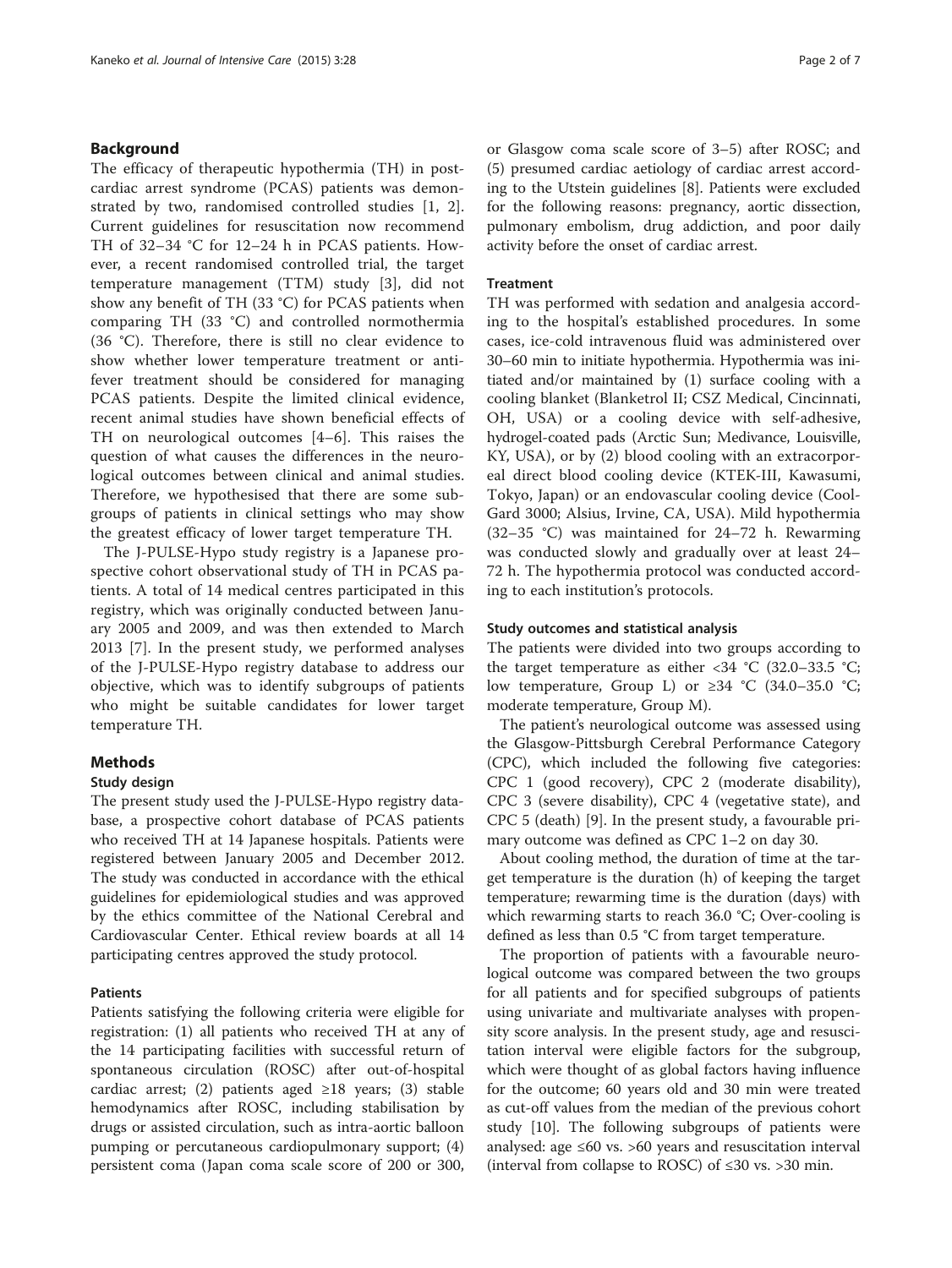Univariate analyses were performed using the Mann-Whitney *U* test and Fisher's exact test as appropriate. Propensity score analysis was performed by taking into account age, sex (male), bystander cardiopulmonary resuscitation (CPR), cardiogenic cardiac arrest, and resuscitation interval using the inverse probability of the treatment-weighting (IPTW) method. All statistical analyses were considered significant at  $P < 0.05$ .

Statistical analyses were performed using SPSS software version 16.0 (IBM, Armonk, NY, USA) for all analyses, except for propensity score analysis, which was conducted using R software version 3.1.2 (GNU general public licence).

#### Results

The registry included 467 patients, but the target temperature was not stated for ten patients. The characteristics of the analysed patients are summarised in Table 1. Age, target temperature, maintenance of the target temperature, and the rewarming process were significantly different between Groups L and M.

Table [2](#page-3-0) compares the proportions of patients with a favourable neurological outcome between Groups L and M for all patients and in each subgroup. The proportion of patients with a favourable outcome was significantly

```
different between Groups L and M in the subgroup of
patients with a resuscitation interval of ≤30 min (88 %
(n = 24) vs. 64 % (n = 281) odds ratio (OR) 3.867 (1.126–
13.286), P = 0.024 [OR; odds ratio (95 % confidence
interval)].
```
Table [3](#page-3-0) shows the characteristics of patients in Groups L and M in the subgroup of patients with a resuscitation interval of ≤30 min. The age in the background showed significant difference in this subgroup (50 vs. 62 years old).

Table [4](#page-4-0) shows the results of the propensity score analysis comparing the proportion of patients with a favourable neurological outcome between Groups L and M. This analyses shows that the proportion of patients with a favourable neurological outcome was significantly different between Groups L and M in the subgroup of patients with a resuscitation interval of ≤30 min (OR; 7.438  $(1.769 - 31.272)$ ,  $P = 0.007$ ).

Table [5](#page-4-0) compares the proportion of patients with a favourable neurological outcome in the subgroup of patients with a resuscitation interval of ≤30 min. As shown in this table, the proportion of patients was significantly different between Groups L and M for the overall subgroup and for patients with ventricular fibrillation/ ventricular tachycardia (VF/VT) (88 % ( $n = 24$ ) vs. 64 %

| <b>Table 1</b> Patient characteristics |
|----------------------------------------|
|----------------------------------------|

| Variable                                       | Group L            | Group M            | $P$ value |
|------------------------------------------------|--------------------|--------------------|-----------|
|                                                | $(32.0 - 33.5 °C)$ | $(34.0 - 35.0 °C)$ |           |
|                                                | $n = 42$           | $n = 425$          |           |
| Age (years)                                    | $52(44-61)$        | $61(53-69)$        | < 0.001   |
| Male (%)                                       | 37 (88 %)          | 349 (82 %)         | 0.399     |
| Bystander CPR (%)                              | 18 (43 %)          | 225 (53 %)         | 0.257     |
| Witness (%)                                    | 27/34 (79 %)       | 298/373 (80 %)     | 1.000     |
| Cardiogenic cardiac arrest (%)                 | 41 (98 %)          | 398 (94 %)         | 0.497     |
| $VF/VT$ (%)                                    | 35/42 (83 %)       | 286/419 (68 %)     | 0.052     |
| Target temperature (°C)                        | 33.0 (33.0-33.0)   | 34.0 (34.0-34.0)   | < 0.001   |
| Over-cooling (%)                               | 15/42 (36 %)       | 86/404 (21 %)      | 0.051     |
| Interval from collapse to ROSC (min)           | 24 (15-41)         | $21(13-34)$        | 0.154     |
| Interval from ROSC to target temperature (min) | 180 (105-290)      | 170 (74-335)       | 0.657     |
| Duration of time at the target temperature (h) | 34 (24-50)         | $25(24-38)$        | 0.004     |
| Rewarming time (days)                          | $3(2-4)$           | $2(1-3)$           | < 0.001   |
| Cooling method                                 |                    |                    |           |
| Initial infusion of cold fluid                 | 27/42 (64 %)       | 229/425 (54 %)     | 0.255     |
| Surface cooling                                | 27/42 (64 %)       | 197/416 (47 %)     | 0.051     |
| Device used                                    |                    |                    |           |
| Percutaneous cardiopulmonary support           | $6/30(20\%)$       | 84/325 (26 %)      | 0.661     |
| $CPC$ 1-2 on day 30                            | 27 (64 %)          | 232 (55 %)         | 0.258     |

Values are presented as the  $n$  (%) or median (interquartile range)

CPR cardiopulmonary resuscitation, VF ventricular fibrillation, VT, ventricular tachycardia, ROSC return of spontaneous circulation, CPC cerebral performance category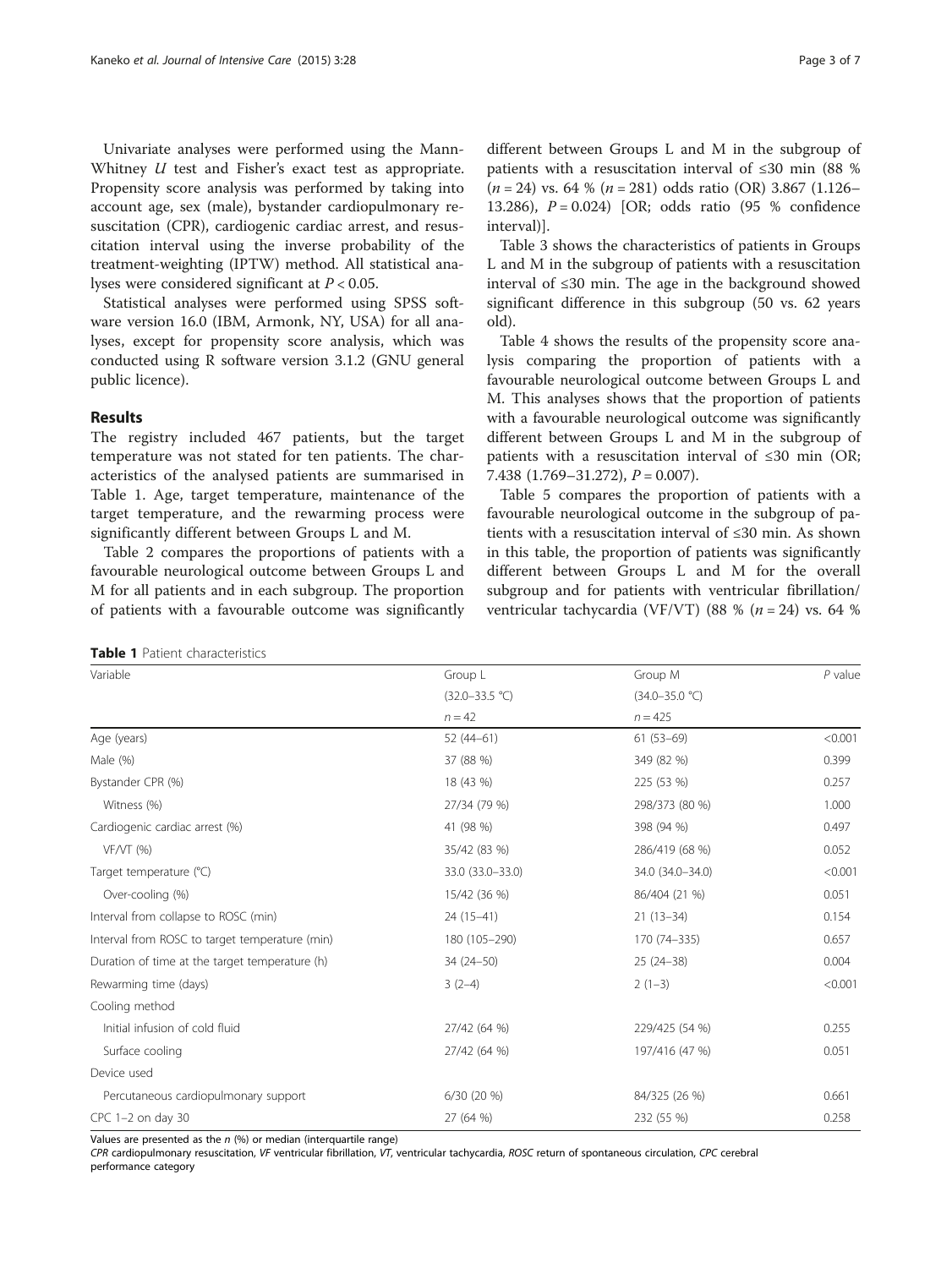| Variable               | Target temperature | $\sqrt{n}$ | $CPC$ 1-2 on day 30 | OR (95 % CI)           | $P$ value |
|------------------------|--------------------|------------|---------------------|------------------------|-----------|
| All patients           | $<$ 34 °C          | 42         | 27 (64 %)           | 1.490 (0.770-2.881)    | 0.258     |
|                        | ≥34 °C             | 424        | 232 (55 %)          |                        |           |
| Age                    |                    |            |                     |                        |           |
| $\leq 60$ years        | $<$ 34 °C          | 30         | 21 (70 %)           | 1.167 (0.507-2.685)    | 0.836     |
|                        | ≥34 °C             | 204        | 136 (67 %)          |                        |           |
| >60 years              | $<$ 34 °C          | 12         | 6(50%               | 1.292 (0.404-4.131)    | 0.769     |
|                        | ≥34 °C             | 220        | 96 (44 %)           |                        |           |
| Resuscitation interval |                    |            |                     |                        |           |
| $\leq$ 30 min          | $<$ 34 °C          | 24         | 21 (88 %)           | 3.867 (1.126-13.286)   | 0.024     |
|                        | ≥34 °C             | 281        | 181 (64 %)          |                        |           |
| $>30$ min              | $<$ 34 °C          | 14         | 3(21%)              | $0.678(0.178 - 2.586)$ | 0.756     |
|                        | ≥34 °C             | 115        | 33 (29 %)           |                        |           |

<span id="page-3-0"></span>Table 2 Proportions of patients with favourable neurological outcomes according to the target temperature of therapeutic hypothermia

Values are presented as the  $n$  (%)

CPC cerebral performance category, OR odds ratio, CI confidence interval

 $(n = 281)$  OR; 3.867 (1.126–13.286),  $P = 0.024$  and 95 %  $(n = 21)$  vs. 71 %  $(n = 185)$  OR; 8.244 (1.079–62.975),  $P =$ 0.017, respectively).

Table [6](#page-5-0) shows the results of the propensity score analysis to compare the proportion of patients with a favourable neurological outcome between Groups L and M in a subgroup of patients with an interval of 30 min from collapse to ROSC and VF/VT. The difference in the proportion of patients with a favourable neurological outcome was statistically significant between Groups L and M in this subgroup of patients (OR; 19.43 (2.39–  $158.04$ ,  $P = 0.006$ .

#### **Discussion**

In the present study, TH with a lower target temperature of 32.0–33.5 °C (i.e. Group L) significantly improved the proportion of patients with favourable neurological outcomes in the subgroup of patients with a resuscitation interval of ≤30 min, as compared with TH with a higher target temperature of  $34.0-35.0$  °C (i.e. Group M) (Table 2). However, it must be acknowledged that with the background characteristics of Groups L and M, the age in the background showed significant difference in this subgroup (50 vs. 62 years old) (Table 3). Therefore, propensity score analysis with the IPTW method was

Table 3 Characteristics of patients with a resuscitation interval of ≤30 min

| Variables                                      | Group L            | Group M            | P       |
|------------------------------------------------|--------------------|--------------------|---------|
|                                                | $(32.0 - 33.5 °C)$ | $(34.0 - 35.0 °C)$ | value   |
|                                                | $n = 24$           | $n = 281$          |         |
| Age (years)                                    | $50(38-57)$        | $62(53-69)$        | < 0.001 |
| Male (%)                                       | 19 (79 %)          | 228 (81 %)         | 0.789   |
| Bystander CPR (%)                              | 9(38%)             | 146 (52 %)         | 0.205   |
| Witness (%)                                    | 17/21 (81 %)       | 205/256 (80 %)     |         |
| Cardiogenic cardiac arrest (%)                 | 23 (96 %)          | 263 (70 %)         | 1.000   |
| $VF/VT$ (%)                                    | 21/24 (88 %)       | 185/277 (67 %)     |         |
| Target temperature (°C)                        | 33.0 (32.0-33.0)   | 34.0 (34.0-34.0)   | < 0.001 |
| Over-cooling (%)                               | 7/24 (29 %)        | 54/270 (20 %)      |         |
| Interval from collapse to ROSC (min)           | $17(11-23)$        | $15(10-22)$        | 0.469   |
| Interval from ROSC to target temperature (min) | 194 (165-324)      | 180 (95-360)       | 0.460   |
| Duration of time at the target temperature (h) | 34 (24-49)         | 24 (24 - 38)       | 0.013   |
| Rewarming time (days)                          | $3(2-4)$           | $2(1-3)$           | < 0.001 |
| CPC 1-2 on day 30 (%)                          | 21 (88 %)          | 181 (64 %)         | 0.024   |

Values are presented as the  $n$  (%) or median (interquartile range)

CPR cardiopulmonary resuscitation, VF ventricular fibrillation, VT ventricular tachycardia, ROSC return of spontaneous circulation, CPC cerebral performance category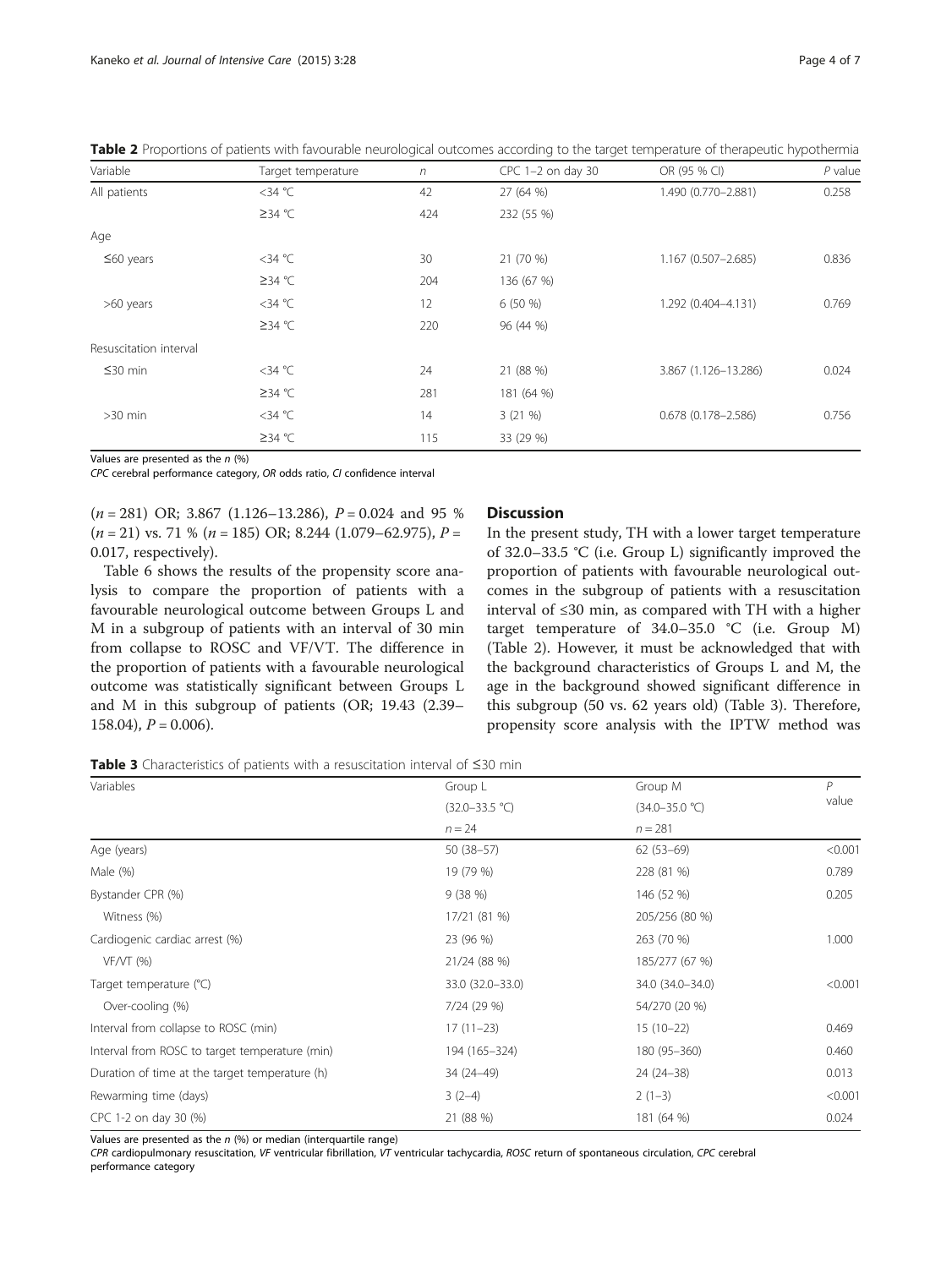<span id="page-4-0"></span>

|          | <b>Table 4</b> Comparison of the proportion of patients with a favourable neurological outcome between the two target temperature |              |        |
|----------|-----------------------------------------------------------------------------------------------------------------------------------|--------------|--------|
|          | groups using propensity score analysis with the inverse probability of the treatment-weighting method                             |              |        |
| Variable | Target temperature                                                                                                                | OR (95 % CI) | P valı |

| Variable               | Target temperature  | OR (95 % CI)              | P value |
|------------------------|---------------------|---------------------------|---------|
| All patients           | <34 °C (vs. ≥34 °C) | 1.381 (0.596-3.197)       | 0.452   |
| Age                    |                     |                           |         |
| $\leq 60$ years        | <34 °C (vs. ≥34 °C) | $0.779$ $(0.297 - 2.147)$ | 0.657   |
| >60 years              | <34 °C (vs. ≥34 °C) | 3.812 (0.945-15.367)      | 0.061   |
| Resuscitation interval |                     |                           |         |
| $\leq$ 30 min          | <34 °C (vs. ≥34 °C) | 7.438 (1.769-31.272)      | 0.007   |
| $>30$ min              | <34 °C (vs. ≥34 °C) | $0.583(0.145 - 2.344)$    | 0.449   |
|                        |                     |                           |         |

The propensity score analysis incorporated the following variables: age, sex (male), bystander cardiopulmonary resuscitation, cardiogenic cardiac arrest, and resuscitation interval

OR odds ratio, CI confidence interval

applied, and confirmed the significant difference in the outcome between Groups L and M in this subgroup of patients (Table 4).

We also found a significant difference in the VF/VT ratio between Group L and M (88 % vs. 67 %) in patients with a resuscitation interval of ≤30 min. Therefore, to confirm that the effectiveness of lower target temperature TH was independent of the VF/VT ratio, we compared the outcomes between VF/VT and non-VF/VT cases, because VF/VT cases tend to have better outcomes than non-VF/VT cases [[10](#page-6-0)]. In VF/VT cases, we found that the lower target temperature TH conferred better neurological outcomes, but there was no difference between the two groups of patients in non-VF/VT cases (Tables 5 and [6\)](#page-5-0).

The TTM study included two groups of patients with target temperatures of 33 and 36 °C. The characteristics of both groups were similar in terms of their mean age (33 vs. 36 °C; 64 vs. 64 years old, respectively), proportion of males (83 vs. 79 %, respectively), proportion of patients receiving bystander CPR (73 vs. 73 %, respectively), proportion of patients with VF/VT (73 vs. 73 %, respectively), and mean interval from collapse to ROSC (25 vs. 25 min, respectively) [\[3\]](#page-6-0). Comparing the TTM study and our study, it is apparent that our study population was younger, and bystander CPR was less frequent, but the resuscitation interval was similar.

There were some differences between our study and the TTM study, including shorter time to reach the target temperature (our study vs. TTM study; 180 vs. about 480 min), longer time at the target temperature (34 vs. about 20 h), and longer rewarming period (3 days vs. 9 h). Several animal studies have demonstrated potential beneficial outcomes of rapid cooling [[11](#page-6-0)–[13](#page-6-0)]; prolonged TH may reduce secondary brain damage [\[14](#page-6-0)]; and slow rewarming may attenuate traumatic brain injury [[15](#page-6-0)–[18](#page-6-0)]. Therefore, it seems that these TH methods improved the neurological outcomes of PCAS patients.

Therefore, there might be a possibility that the fundamental cooling method (prolonged TH and long rewarming period) had an advantage for outcome. Actually, the favourable outcome of the present study (Group L; 64 % and Group M; 55 %) could be superior to the outcome of TTM study (33 °C group; 46 % and 36 °C group; 48 %). This topic should be discussed in a further study.

Based on the results of animal studies, it is thought that lower target temperature TH could improve the neurological outcomes compared with higher target

Table 5 Proportions of patients with favourable neurological outcomes according to the target temperature of therapeutic hypothermia in patients with a resuscitation interval of ≤30 min

| $\sim$ $\sim$                  |                    |     |                     |                        |           |
|--------------------------------|--------------------|-----|---------------------|------------------------|-----------|
| Variable                       | Target temperature | n   | $CPC$ 1-2 on day 30 | OR (95 % CI)           | $P$ value |
| Resuscitation interval ≤30 min | $<$ 34 °C          | 24  | 21 (88 %)           | 3.867 (1.126-13.286)   | 0.024     |
|                                | ≥34 °C             | 281 | 181 (64 %)          |                        |           |
|                                | $<$ 34 °C          |     | 20 (95 %)           | 8.244 (1.079-62.975)   | 0.017     |
| <b>VF/VT</b>                   | ≥34 °C             | 21  | 131 (71 %)          |                        |           |
|                                | $<$ 34 °C          | 185 | 1(33%)              | $0.479(0.042 - 5.465)$ | 0.617     |
| Non-VF/VT                      | ≥34 °C             | 3   | 47 (51 %)           |                        |           |
|                                |                    | 92  |                     |                        |           |
|                                |                    |     |                     |                        |           |

Values are presented as the  $n$  (%)

CPC cerebral performance category, VF ventricular fibrillation, VT ventricular tachycardia, OR odds ratio, CI confidence interval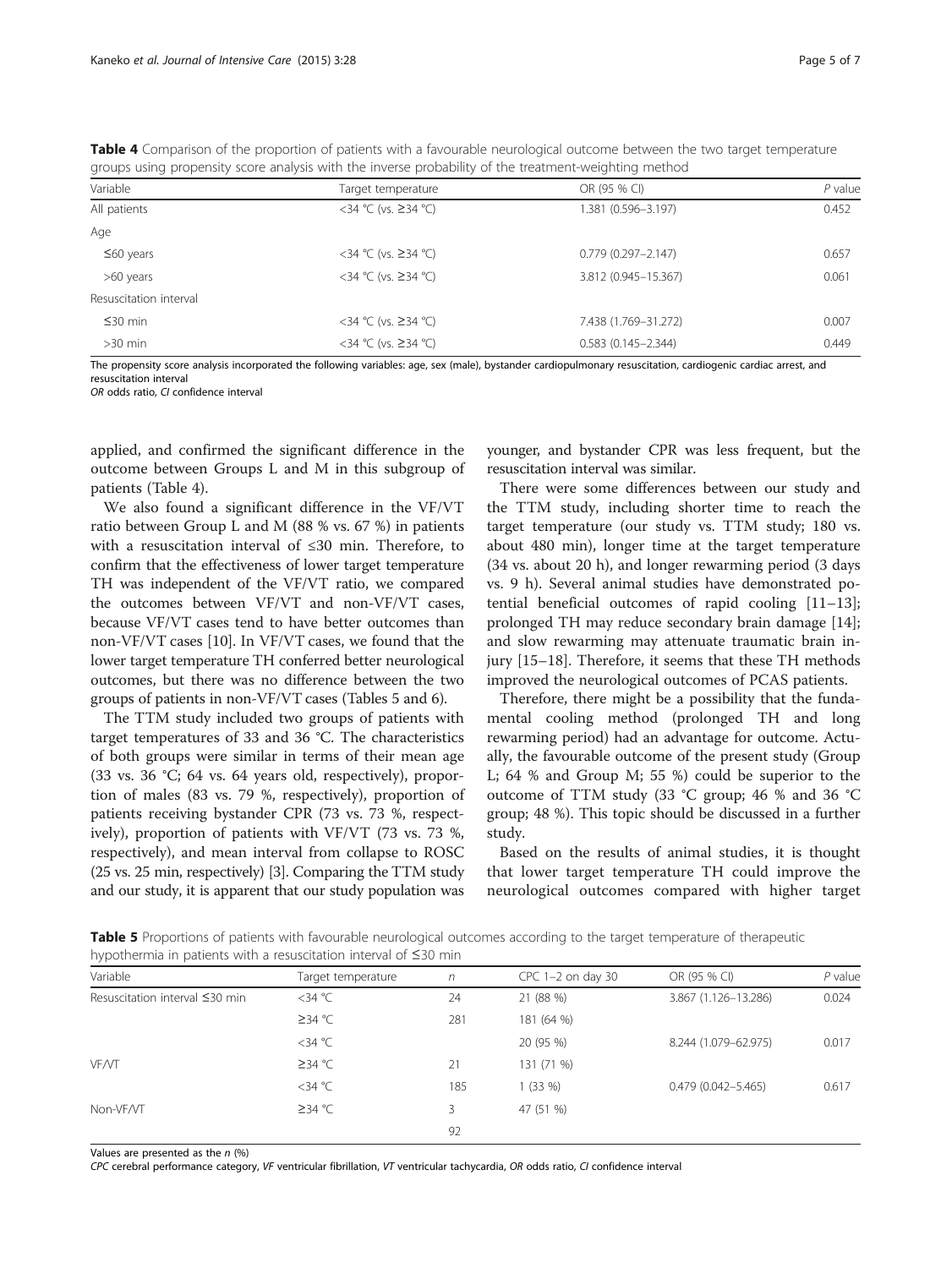<span id="page-5-0"></span>Table 6 Comparison of the proportion of patients with a favourable neurological outcome between the two target temperature groups using propensity score analysis with the inverse probability of the following treatment-weighting method: patients with a resuscitation interval of ≤30 min and ventricular fibrillation/ventricular tachycardia

| Variable | Target temperature  | OR (95 % CI)        | P value |
|----------|---------------------|---------------------|---------|
| VF/VT    | <34 °C (vs. ≥34 °C) | 19.43 (2.39-158.04) | 0.006   |

The propensity score analysis incorporated the following variables: age, sex (male), bystander CPR, and resuscitation interval OR odds ratio, CI confidence interval

temperatures [\[4](#page-6-0)–[6](#page-6-0)]. However, clinical studies have not yet shown similar effects of lower target temperature TH in humans. In the present study, we found that patients with a resuscitation interval of ≤30 min had better outcomes following lower target temperature TH, and this shorter resuscitation interval might mimic the design of animal studies. Irrespective of the reason, it seems that lower target temperature TH might be advantageous in patients with a shorter resuscitation interval.

Extracorporeal cooling is currently applied in the clinical setting, and it is vital that the target temperature is reached within 20 min after starting cooling [\[19\]](#page-6-0). A recent clinical study showed that a combination of TH with rapid cooling and a cardiopulmonary support device improved the neurological outcomes compared with conventional methods, when performed about 60 min after VF/VT cardiac arrest. [\[20\]](#page-6-0) However, it is not clear whether rapid cooling and/or the support device contributed to the improved outcomes. It is possible that quicker cooling could improve the outcome and expand the induction period of TH. In the present study, in which induction cooling was achieved within 180 min, a significant difference between the two target temperatures was only noted for patients with a resuscitation interval of ≤30 min.

This study has some limitations to mention. First, we performed subgroup analyses of an observational study. Therefore, the results should be confirmed in future studies. Second, several cooling methods were used, but any advantages of the cooling methods could not be shown in this study. Third, the effects of the cooling protocol were not analysed in sufficient detail because of differences in the maintenance and rewarming processes between the two groups of patients. Fourth, neurological outcome was assessed on day 30, which might not be enough observation periods.

# Conclusions

Although lower target temperature TH for PCAS patients has not been established, including indications, methods, and procedures, the present results might indicate that lower target temperature TH could be candidate for patients with a resuscitation interval of ≤30 min. We conclude that these results warrant further studies

# examining the effects of lower target temperature TH in PCAS patients.

#### Abbreviations

CPC: Glasgow-Pittsburgh cerebral performance category; OR: odds ratio; PCAS: post-cardiac arrest syndrome; PS: propensity score; ROSC: return of spontaneous circulation; TH: therapeutic hypothermia; TTM: target temperature management; VF/VT: ventricular fibrillation/ventricular tachycardia.

#### Competing interests

The authors declare that they have no competing interests.

#### Authors' contributions

All authors conceived and designed the study, wrote the study protocol, and contributed to clinical data acquisition. TK performed statistical analyses and wrote the first draft of the manuscript. All authors revised and commented on the manuscript and approved the final version.

#### Acknowledgements

We thank all of the members of the J-PULSE-Hypo study group who participated in this multicenter observational study: Department of Cardiovascular Medicine, Division of Cardiovascular Care Unit, National Cerebral and Cardiovascular Center, Suita, Osaka; Department of Cardiology, Cardiopulmonary Resuscitation and Emergency Cardiovascular Care, Surugadai Nihon University Hospital, Tokyo; Emergency and Critical Care Center, Sapporo City University Hospital, Sapporo; Advanced Critical Care and Emergency Center, Yokohama City University Medical Center, Yokohama; Emergency Medicine, Osaka Mishima Emergency and Critical Care Center, Osaka; Emergency and Critical Care Medicine Center, Osaka City General Hospital, Osaka; Division of Cardiology, Osaka Police Hospital, Osaka; Senri Critical Care Medical Center, Saiseikai Senri Hospital, Osaka; Department of

Cardiology, Sumitomo Hospital, Osaka; Emergency and Critical Care Center, Kagawa University Hospital, Kagawa; Advanced Medical Emergency and Critical Care Center, Yamaguchi University Hospital, Ube; Division of Cardiology, Kokura Memorial Hospital, Kokura; and Department of Epidemiology and Biostatistics, National Center of Neurology and Psychiatry, Tokyo, Japan.

#### Grant

A research grant for Cardiovascular Disease (H19-Shinkin-03; The study for the establishment of the prehospital system in acute myocardial infarction and stroke) from the Ministry of Health, Labour, and Welfare, Japan.

#### Author details

<sup>1</sup> Emergency and General Medicine, Kumamoto University Hospital, 1-1-1 Honjo, Chuo-ku, Kumamoto 860-8556, Japan. <sup>2</sup> Advanced Medical Emergency and Critical Care Center, Yamaguchi University Hospital, Ube, Japan. <sup>3</sup>Senri Critical Care Medical Center, Saiseikai Senri Hospital, Osaka, Japan. <sup>4</sup>Division of Cardiovascular Care Unit, Department of Cardiovascular Medicine, National Cerebral and Cardiovascular Center, Suita, Japan. <sup>5</sup>Department of Emergency Medicine, Sapporo Medical University School of Medicine, Sapporo, Japan. <sup>6</sup>Department of Cardiology, Hiroshima City Hospital, Hiroshima, Japan. <sup>7</sup>Division of Cardiology, Kokura Memorial Hospital, Kokura, Japan. <sup>8</sup>Emergency Medicine, Osaka Mishima Emergency and Critical Care Center, Osaka, Japan. <sup>9</sup>Emergency and Critical Care Medical Center, Osaka City General Hospital, Osaka, Japan. <sup>10</sup>Cardiovascular Division, Osaka Police Hospital, Osaka, Japan. <sup>11</sup>Department of Emergency and Critical Care Medicine, Chiba Hokusoh Hospital, Nippon Medical School, Inzai, Japan. <sup>12</sup>Emergency and Critical Care Center, Kagawa University Hospital, Kagawa, Japan. 13Department of Cardiology, Sumitomo Hospital, Osaka, Japan. 14Department of Psychopharmacology, National Center of Neurology and Psychiatry, Tokyo, Japan.<sup>15</sup>Department of Cardiology, Cardiopulmonary Resuscitation and Emergency Cardiovascular Care, Surugadai<br>Nihon University Hospital, Tokyo, Japan. <sup>16</sup>Shizuoka General Hospital, Shizuoka, Japan.

#### Received: 13 April 2015 Accepted: 10 June 2015 Published online: 18 June 2015

#### References

1. Hypothermia after Cardiac Arrest Study Group. Mild therapeutic hypothermia to improve the neurological outcome after cardiac arrest. N Engl J Med. 2002;346:549–56.